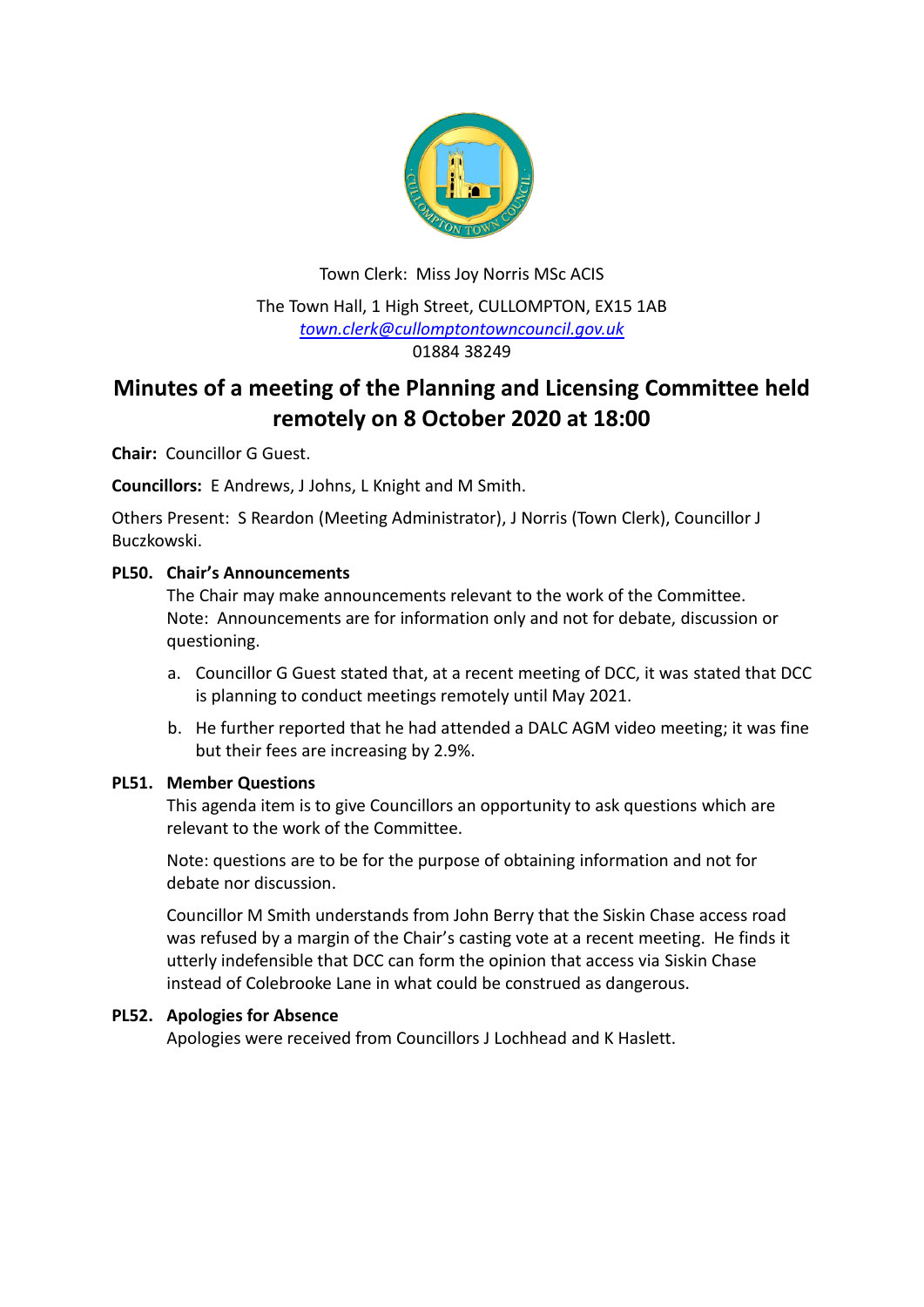## **PL53. Declarations of Interests**

To receive any Declarations of Interest from Councillors and Officers in respect of matters to be considered at this meeting, together with an appropriate statement regarding the nature of the interest.

Councillors and Officers are reminded of the requirement to declare any interest, including the type of interest, and reason for that interest, either at this stage of the meeting or as soon as they become aware of that interest.

There were no declarations of interests made.

#### **PL54. Minutes**

To agree the minutes of the Planning and Licensing Committee meeting held on 24 September 2020 (Supporting Paper A).

**Resolved** that the minutes of the Planning and Licensing Committee meeting held on 24 September 2020 are adopted as a true and correct record of the meeting and signed as such.

#### **PL55. Public Participation**

15 minutes is set aside at the beginning of the meeting to enable members of the public to raise matters which are relevant to the work of the Committee. Up to 3 minutes is allowed for each question. It may not be possible to reply straightaway and the question may only be noted and a written response sent at a later date.

As there were no members of the public present so this section of the meeting did not take place.

#### **PL56. Planning Matters**

To consider and make comment on the following planning applications received by the Planning Authority and available to view on the [Planning Portal](https://planning.middevon.gov.uk/online-applications/applicationDetails.do?activeTab=documents&keyVal=QEYF1XKS05K00) (Supporting Paper B):

a. Former Astra Printing and Crown Works Site, Willand Road, Cullompton [\(20/01577/FULL\)](https://planning.middevon.gov.uk/online-applications/applicationDetails.do?activeTab=documents&keyVal=QHEV2FKS07T00). Variation of condition 2 of planning permission [17/02020/MFUL](https://planning.middevon.gov.uk/online-applications/applicationDetails.do?activeTab=documents&keyVal=P1B05EKS02T00) to allow substitute and additional plans.

**Resolved** that the council has NO OBJECTION to planning application 20/01577/FULL.

b. Footlands, Knowle Lane, Cullompton [\(20/01531/OUT\)](https://planning.middevon.gov.uk/online-applications/applicationDetails.do?activeTab=documents&keyVal=QH3YL2KS05K00). Outline for the erection of 2 dwellings with all matters reserved (Revised Scheme).

**Resolved** that the council has NO OBJECTION to planning application 20/01531/OUT. There is concern, however, that the width of Knowle Lane will be insufficient to support the wider allocation at Local Plan Policy CU14.